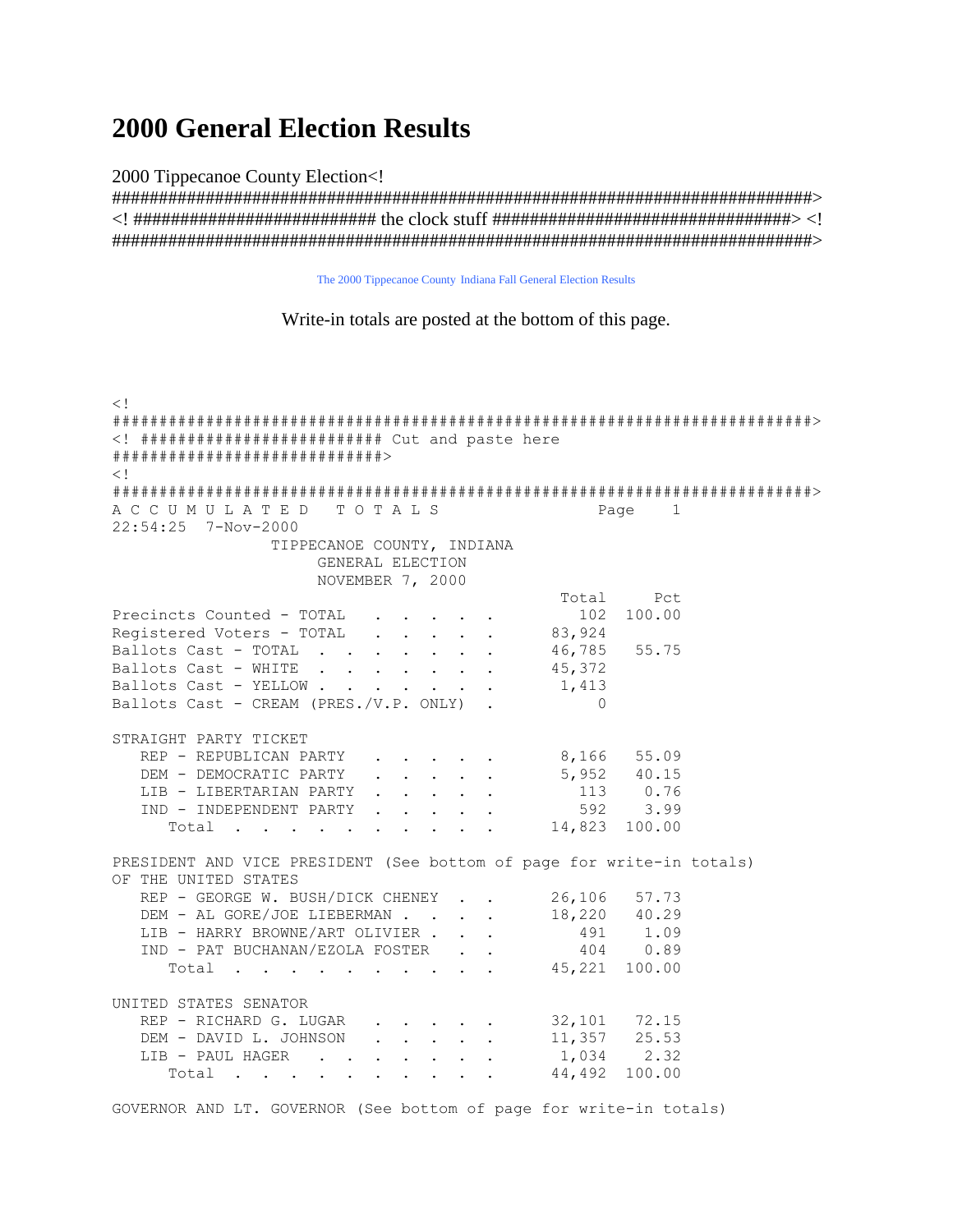| REP - DAVID MCINTOSH/J. MURRAY CLARK.                                                            | 18,896        | 41.32  |
|--------------------------------------------------------------------------------------------------|---------------|--------|
| DEM - FRANK O'BANNON/JOE KERNAN<br>$\mathbf{r}$ . The set of $\mathbf{r}$                        | 25,798 56.42  |        |
| LIB - ANDREW HORNING/MARK SCHREIBER.                                                             | 1,032 2.26    |        |
| Total                                                                                            | 45,726 100.00 |        |
| ATTORNEY GENERAL                                                                                 |               |        |
| REP - STEPHEN CARTER<br>$\mathbf{r}$ , $\mathbf{r}$ , $\mathbf{r}$ , $\mathbf{r}$ , $\mathbf{r}$ | 23,785 53.97  |        |
| DEM - KAREN M. FREEMAN-WILSON<br>$\ddot{\phantom{a}}$ . $\ddot{\phantom{a}}$                     | 18,878 42.83  |        |
| LIB - N. SEAN HARSHEY.<br>$\sim$                                                                 | 1,409 3.20    |        |
| Total<br>$\sim$ $\sim$ $\sim$ $\sim$                                                             | 44,072 100.00 |        |
| SUPERINTENDENT OF PUBLIC INSTRUCTION                                                             |               |        |
| REP - SUELLEN REED                                                                               | 28,238 64.31  |        |
| DEM - GERALD E. MCCULLUM                                                                         | 13,375 30.46  |        |
| LIB - SAM GOLDSTEIN<br>$\mathcal{L}^{\text{max}}$ and $\mathcal{L}^{\text{max}}$                 | 2,294 5.22    |        |
| Total<br>$\mathbf{r}$ , and $\mathbf{r}$ , and $\mathbf{r}$ , and $\mathbf{r}$                   | 43,907 100.00 |        |
| UNITED STATES REPRESENTATIVE                                                                     |               |        |
| 7TH DISTRICT                                                                                     |               |        |
| REP - BRIAN D. KERNS                                                                             | 27,400 61.84  |        |
| DEM - MICHAEL DOUGLAS GRAF                                                                       | 14,842 33.50  |        |
| LIB - BOB THAYER<br><b>Contract Contract</b><br>$\sim$ $\sim$ $\sim$                             | 2,066 4.66    |        |
| Total<br>والمتواطن والمتاريخ القاربين والمتاريخ والمتاريخ                                        | 44,308        | 100.00 |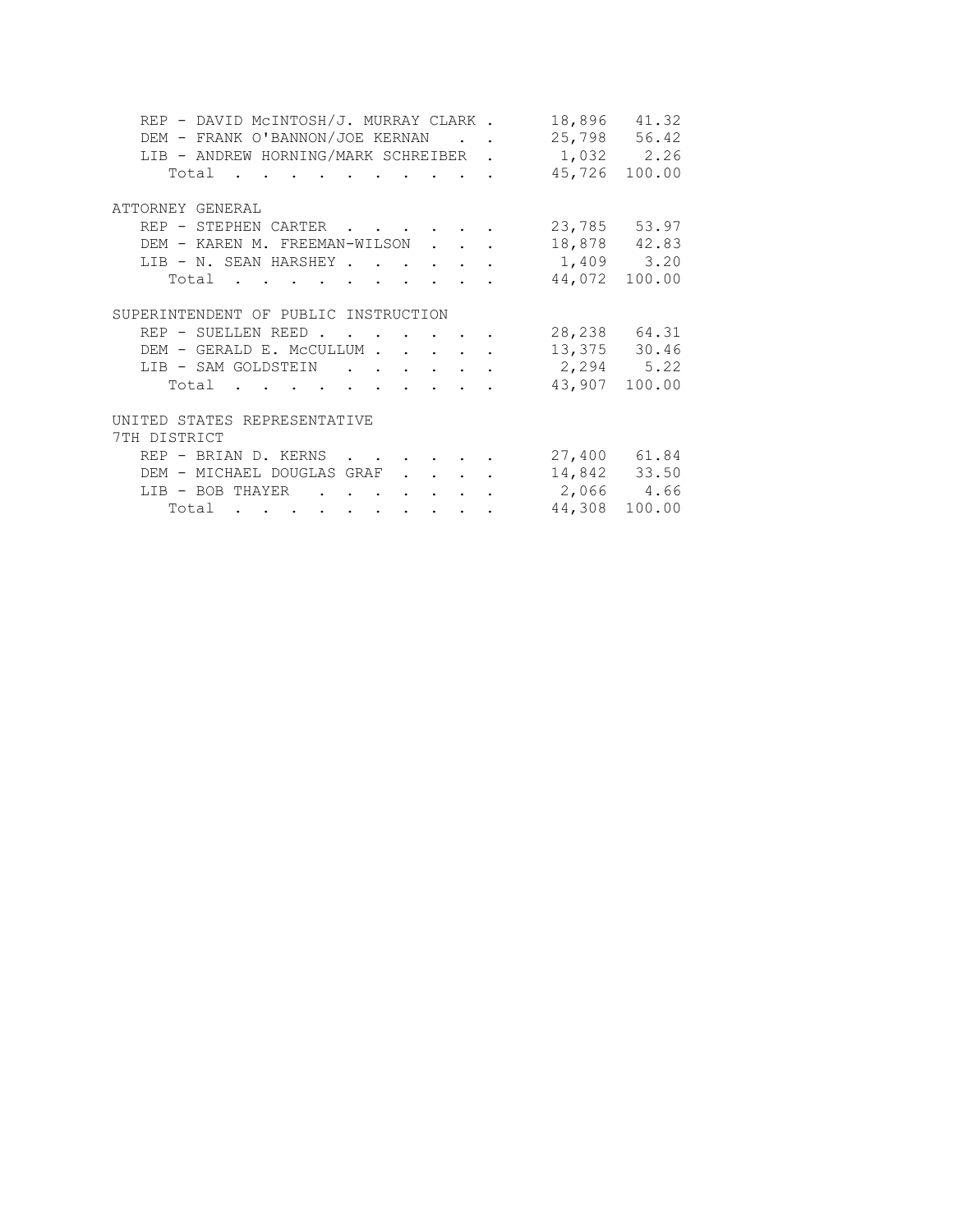| ACCUMULATED TOTALS<br>22:54:25 7-Nov-2000                                                                                                                                                                                                       |                  |                      |                                    |                                                        |                                                                                                                         |             | Page 2         |
|-------------------------------------------------------------------------------------------------------------------------------------------------------------------------------------------------------------------------------------------------|------------------|----------------------|------------------------------------|--------------------------------------------------------|-------------------------------------------------------------------------------------------------------------------------|-------------|----------------|
| TIPPECANOE COUNTY, INDIANA                                                                                                                                                                                                                      |                  |                      |                                    |                                                        |                                                                                                                         |             |                |
|                                                                                                                                                                                                                                                 | GENERAL ELECTION |                      |                                    |                                                        |                                                                                                                         |             |                |
|                                                                                                                                                                                                                                                 | NOVEMBER 7, 2000 |                      |                                    |                                                        |                                                                                                                         |             |                |
|                                                                                                                                                                                                                                                 |                  |                      |                                    |                                                        |                                                                                                                         |             | Total Pct      |
| STATE SENATOR                                                                                                                                                                                                                                   |                  |                      |                                    |                                                        |                                                                                                                         |             |                |
| 7TH DISTRICT                                                                                                                                                                                                                                    |                  |                      |                                    |                                                        |                                                                                                                         |             |                |
| REP - BRANDT HERSHMAN                                                                                                                                                                                                                           |                  |                      |                                    |                                                        |                                                                                                                         |             | 7,016 56.46    |
| DEM - KATHY ALTMAN .                                                                                                                                                                                                                            |                  |                      |                                    | $\begin{pmatrix} 1 & 1 & 1 \\ 1 & 1 & 1 \end{pmatrix}$ |                                                                                                                         |             | $5,410$ 43.54  |
| Total                                                                                                                                                                                                                                           | $\sim$           | $\sim$               |                                    |                                                        |                                                                                                                         |             | 12,426 100.00  |
| STATE REPRESENTATIVE<br>25TH DISTRICT                                                                                                                                                                                                           |                  |                      |                                    |                                                        |                                                                                                                         |             |                |
| REP - DONALD J. LEHE                                                                                                                                                                                                                            |                  |                      |                                    |                                                        |                                                                                                                         |             | 249 69.17      |
| DEM - CLAIRE LEUCK.                                                                                                                                                                                                                             |                  |                      |                                    |                                                        | $\mathbf{u} = \mathbf{u} \times \mathbf{u}$ , $\mathbf{u} = \mathbf{u} \times \mathbf{u}$ , $\mathbf{u} = \mathbf{u}$ , |             | 111 30.83      |
| Total                                                                                                                                                                                                                                           |                  |                      |                                    |                                                        |                                                                                                                         |             | 360 100.00     |
|                                                                                                                                                                                                                                                 |                  |                      |                                    |                                                        |                                                                                                                         |             |                |
| STATE REPRESENTATIVE                                                                                                                                                                                                                            |                  |                      |                                    |                                                        |                                                                                                                         |             |                |
| 26TH DISTRICT                                                                                                                                                                                                                                   |                  |                      |                                    |                                                        |                                                                                                                         |             |                |
| REP - SUE W. SCHOLER                                                                                                                                                                                                                            |                  |                      |                                    |                                                        |                                                                                                                         | 9,086 63.66 |                |
| DEM - BRAD C. WINDLER<br>Total                                                                                                                                                                                                                  |                  |                      |                                    |                                                        |                                                                                                                         | 5,186 36.34 | 14,272 100.00  |
|                                                                                                                                                                                                                                                 |                  |                      |                                    |                                                        |                                                                                                                         |             |                |
| STATE REPRESENTATIVE                                                                                                                                                                                                                            |                  |                      |                                    |                                                        |                                                                                                                         |             |                |
| 27TH DISTRICT                                                                                                                                                                                                                                   |                  |                      |                                    |                                                        |                                                                                                                         |             |                |
| REP - SUE O'BRIEN.                                                                                                                                                                                                                              |                  |                      |                                    |                                                        |                                                                                                                         |             | 8,095 39.03    |
| DEM - SHEILA J. KLINKER                                                                                                                                                                                                                         |                  | $\ddot{\phantom{0}}$ | $\mathbb{Z}^{\mathbb{Z}^{\times}}$ |                                                        |                                                                                                                         |             | $12,644$ 60.97 |
| Total                                                                                                                                                                                                                                           |                  |                      | $\mathbf{L}$                       | $\mathbf{L} = \mathbf{L}$                              |                                                                                                                         |             | 20,739 100.00  |
|                                                                                                                                                                                                                                                 |                  |                      |                                    |                                                        |                                                                                                                         |             |                |
| STATE REPRESENTATIVE<br>41ST DISTRICT                                                                                                                                                                                                           |                  |                      |                                    |                                                        |                                                                                                                         |             |                |
| REP - TIMOTHY (TIM) BROWN                                                                                                                                                                                                                       |                  |                      |                                    |                                                        | $\bullet$ . In the case of the case of the $\bullet$                                                                    |             | 6,511 100.00   |
| DEM - NO CANDIDATE FILED                                                                                                                                                                                                                        |                  |                      |                                    |                                                        |                                                                                                                         |             |                |
| Total .                                                                                                                                                                                                                                         |                  |                      |                                    |                                                        |                                                                                                                         |             | 6,511 100.00   |
|                                                                                                                                                                                                                                                 |                  |                      |                                    |                                                        |                                                                                                                         |             |                |
| JUDGE OF THE SUPERIOR COURT                                                                                                                                                                                                                     |                  |                      |                                    |                                                        |                                                                                                                         |             |                |
| 6TH JUDICIAL DISTRICT                                                                                                                                                                                                                           |                  |                      |                                    |                                                        |                                                                                                                         |             |                |
| REP - MICHAEL A. MORRISSEY                                                                                                                                                                                                                      |                  |                      |                                    |                                                        | $\mathcal{A}=\mathcal{A}=\mathcal{A}=\mathcal{A}=\mathcal{A}$                                                           |             | 34,570 100.00  |
| DEM - NO CANDIDATE FILED                                                                                                                                                                                                                        |                  |                      |                                    |                                                        |                                                                                                                         |             |                |
| Total                                                                                                                                                                                                                                           |                  |                      |                                    |                                                        |                                                                                                                         |             | 34,570 100.00  |
| COUNTY TREASURER                                                                                                                                                                                                                                |                  |                      |                                    |                                                        |                                                                                                                         |             |                |
| REP - ONETA E. TOLLE $\cdot \cdot \cdot \cdot \cdot$                                                                                                                                                                                            |                  |                      |                                    |                                                        |                                                                                                                         | 33,060      | 100.00         |
| DEM - NO CANDIDATE FILED                                                                                                                                                                                                                        |                  |                      |                                    |                                                        |                                                                                                                         |             |                |
| Total .                                                                                                                                                                                                                                         |                  |                      |                                    |                                                        |                                                                                                                         | 33,060      | 100.00         |
|                                                                                                                                                                                                                                                 |                  |                      |                                    |                                                        |                                                                                                                         |             |                |
| COUNTY CORONER                                                                                                                                                                                                                                  |                  |                      |                                    |                                                        |                                                                                                                         |             |                |
| REP - MARTIN DAVID AVOLT                                                                                                                                                                                                                        |                  |                      |                                    |                                                        |                                                                                                                         | 33,443      | 100.00         |
| DEM - NO CANDIDATE FILED                                                                                                                                                                                                                        |                  |                      |                                    |                                                        |                                                                                                                         |             |                |
| Total<br>$\ddot{\phantom{a}}$ . The contract of the contract of the contract of the contract of the contract of the contract of the contract of the contract of the contract of the contract of the contract of the contract of the contract of |                  |                      |                                    |                                                        |                                                                                                                         | 33,443      | 100.00         |
| COUNTY SURVEYOR                                                                                                                                                                                                                                 |                  |                      |                                    |                                                        |                                                                                                                         |             |                |
| REP - STEPHEN L. MURRAY                                                                                                                                                                                                                         |                  |                      |                                    |                                                        |                                                                                                                         |             | 32,562 100.00  |
| DEM - NO CANDIDATE FILED                                                                                                                                                                                                                        |                  |                      |                                    |                                                        |                                                                                                                         |             |                |
| Total                                                                                                                                                                                                                                           |                  |                      |                                    |                                                        |                                                                                                                         |             | 32,562 100.00  |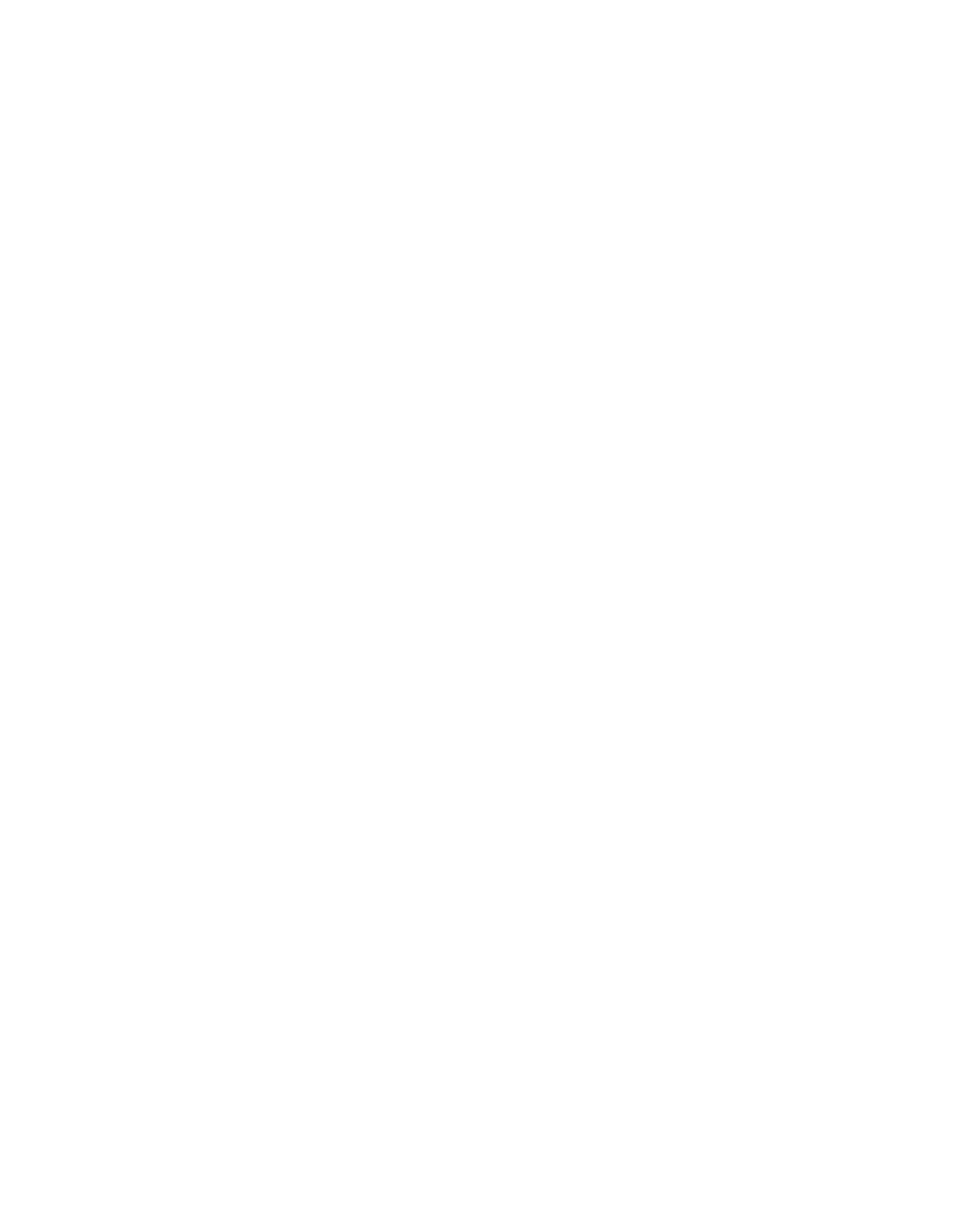| A C C U M U L A T E D T O T A L S<br>22:54:25 7-Nov-2000 |                                      |                                          |  |  |     | Page 3                         |
|----------------------------------------------------------|--------------------------------------|------------------------------------------|--|--|-----|--------------------------------|
| TIPPECANOE COUNTY, INDIANA                               | GENERAL ELECTION<br>NOVEMBER 7, 2000 |                                          |  |  |     |                                |
|                                                          |                                      |                                          |  |  |     | Total Pct                      |
| COUNTY COMMISSIONER                                      |                                      |                                          |  |  |     |                                |
| DISTRICT 2                                               |                                      |                                          |  |  |     |                                |
| REP - K. D. BENSON .<br>DEM - NO CANDIDATE FILED         |                                      |                                          |  |  |     | 32,517 100.00                  |
| Total                                                    |                                      |                                          |  |  |     | 32,517 100.00                  |
| COUNTY COMMISSIONER<br>DISTRICT 3                        |                                      |                                          |  |  |     |                                |
| REP - RUTH E. SHEDD                                      |                                      |                                          |  |  |     | 31,866 100.00                  |
| DEM - NO CANDIDATE FILED                                 |                                      |                                          |  |  |     |                                |
| Total                                                    |                                      |                                          |  |  |     | 31,866 100.00                  |
| COUNTY COUNCIL MEMBER<br>AT-LARGE<br>VOTE FOR<br>3       |                                      |                                          |  |  |     |                                |
| REP - CONNIE L. BASHAM                                   |                                      |                                          |  |  |     | 25,612 20.80                   |
| REP - JEFFREY L. KESSLER 25,913 21.05                    |                                      |                                          |  |  |     |                                |
| REP - KATHY VERNON 23,309 18.93                          |                                      |                                          |  |  |     |                                |
| DEM - JAMES E. NAPIER 15,835 12.86                       |                                      |                                          |  |  |     |                                |
| DEM - DAVID E. NELSON                                    |                                      |                                          |  |  |     | $\cdot$ 15,441 12.54           |
| DEM - CHARLES (CHUCK) VAUGHT                             |                                      |                                          |  |  |     | 13,816 11.22                   |
| LIB - JASON SETREE<br>Total .                            |                                      |                                          |  |  |     | $3,200$ 2.60<br>123,126 100.00 |
|                                                          |                                      |                                          |  |  |     |                                |
| SHADELAND TOWN<br>CLERK-TREASURER                        |                                      |                                          |  |  |     |                                |
| REP - PEGGY VAN SCHEPEN.                                 |                                      |                                          |  |  | 489 | 100.00                         |
| DEM - NO CANDIDATE FILED                                 |                                      |                                          |  |  |     |                                |
| Total                                                    |                                      |                                          |  |  | 489 | 100.00                         |
|                                                          |                                      |                                          |  |  |     |                                |
| SHADELAND TOWN COUNCIL<br>AT-LARGE<br>VOTE FOR<br>3      |                                      |                                          |  |  |     |                                |
| REP - DIANNE CLAYTON                                     |                                      |                                          |  |  |     | 406 32.27                      |
| REP - DANIEL L. DOWELL                                   |                                      |                                          |  |  |     | 439 34.90                      |
| REP - JEFFREY L. FINDLAY                                 |                                      |                                          |  |  |     | 413 32.83                      |
| DEM - NO CANDIDATE FILED                                 |                                      |                                          |  |  |     |                                |
| Total 1,258 100.00                                       |                                      |                                          |  |  |     |                                |
| LAFAYETTE SCHOOL CORPORATION                             |                                      |                                          |  |  |     |                                |
| SCHOOL BOARD MEMBER FIFTH DISTRICT                       |                                      |                                          |  |  |     |                                |
| RICHARD S. BURGER                                        |                                      |                                          |  |  |     | 1,959 100.00                   |
| Total                                                    |                                      |                                          |  |  |     | 1,959 100.00                   |
| LAFAYETTE SCHOOL CORPORATION                             |                                      |                                          |  |  |     |                                |
| SCHOOL BOARD MEMBER SIXTH DISTRICT<br>DAVID G. JARMON    |                                      |                                          |  |  |     |                                |
| JEFFREY S. PORTMAN                                       |                                      |                                          |  |  |     | 1,202 52.58                    |
| Total                                                    |                                      | $\mathbf{z} = \mathbf{z} + \mathbf{z}$ . |  |  |     | 1,084 47.42<br>2,286 100.00    |
|                                                          |                                      |                                          |  |  |     |                                |

LAFAYETTE SCHOOL CORPORATION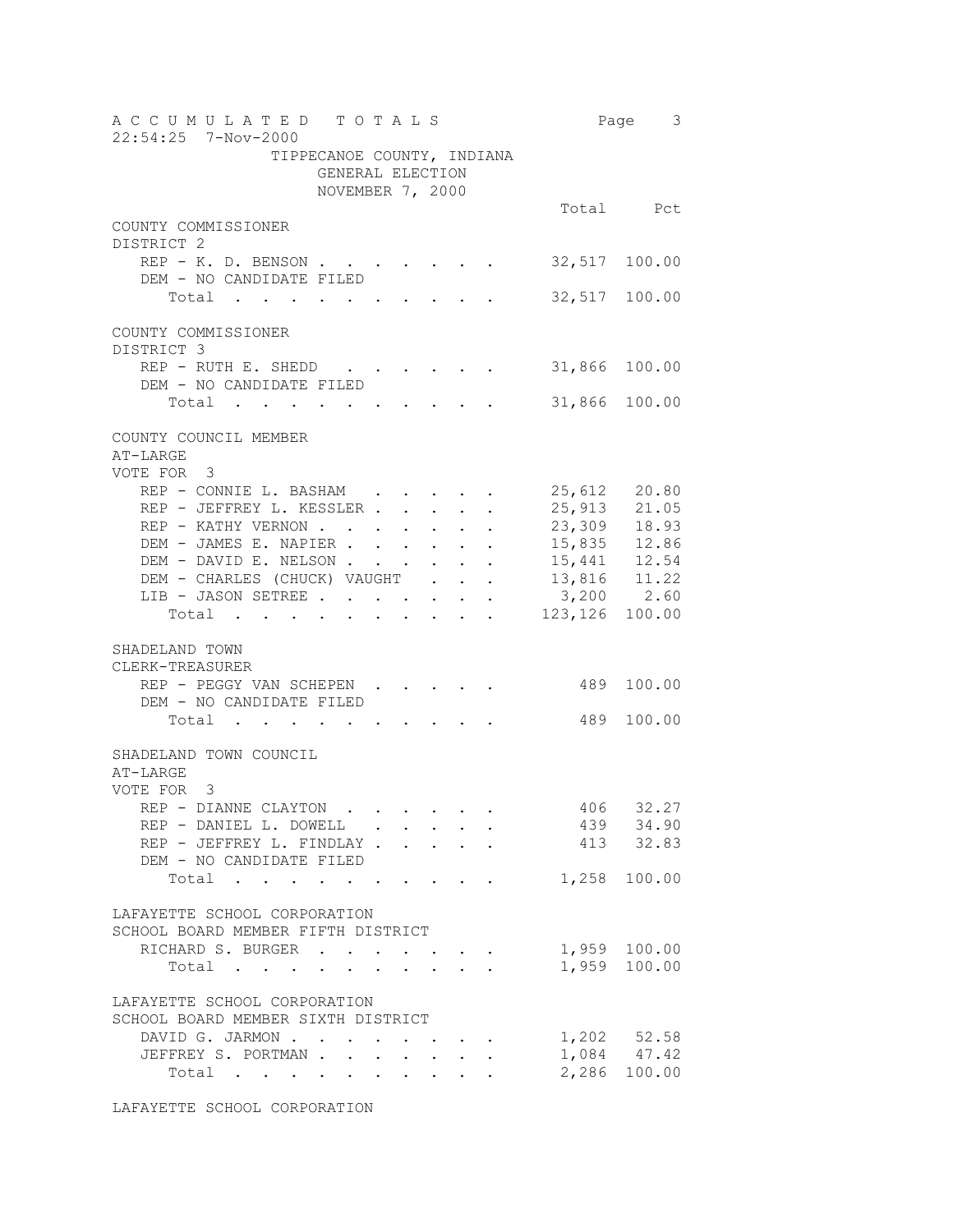## SCHOOL BOARD MEMBER OUTSIDE DISTRICT

| FRANK LANE | the contract of the contract of the contract of the contract of the contract of the contract of the contract of |  |  |  |  | 652 100.00 |
|------------|-----------------------------------------------------------------------------------------------------------------|--|--|--|--|------------|
| Total      |                                                                                                                 |  |  |  |  | 652 100.00 |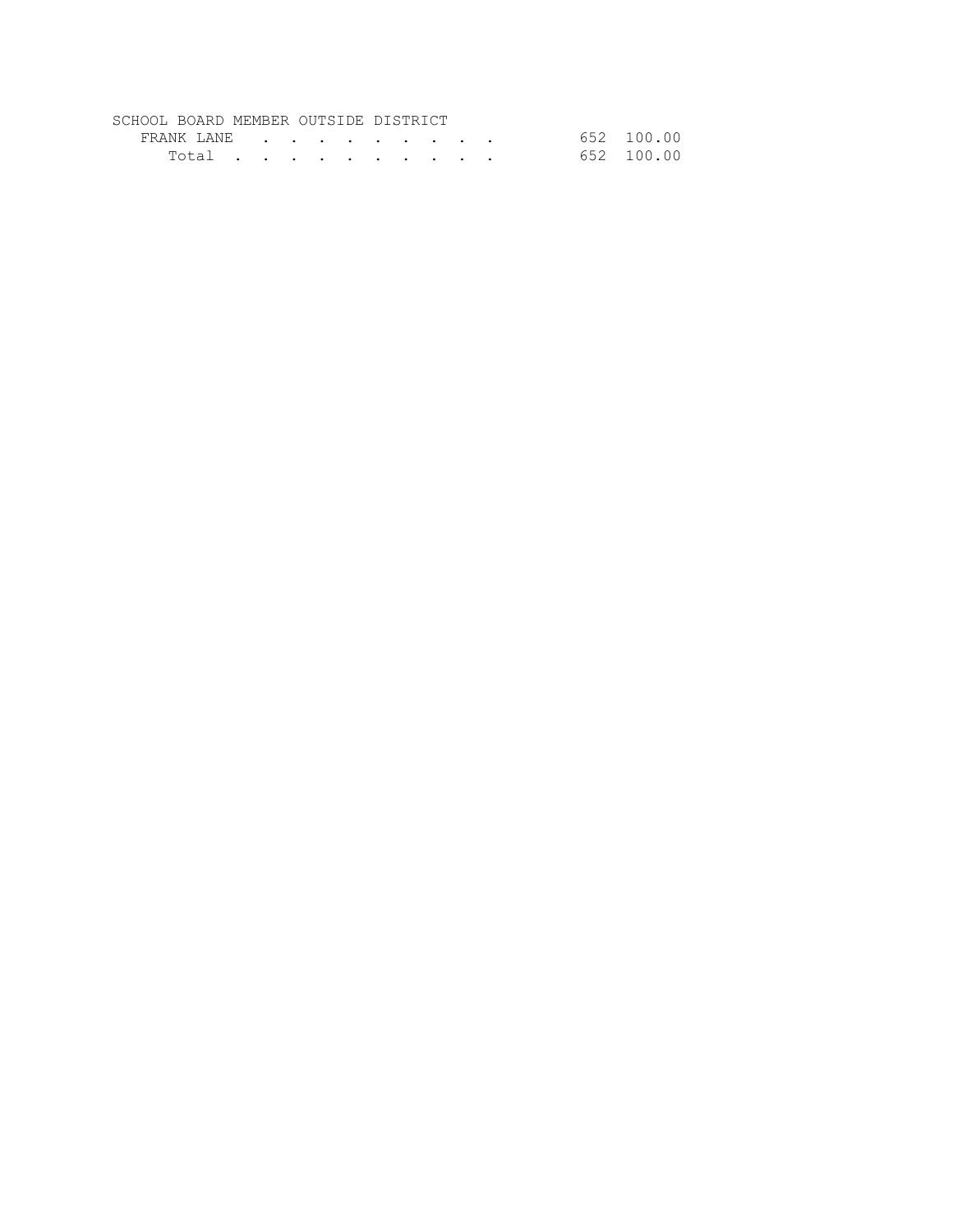| A C C U M U L A T E D T O T A L S<br>$22:54:25$ 7-Nov-2000                                 |                                     |                                                |                           |                           |                      |                                                                                              |                          |                             | Page 4                       |  |  |
|--------------------------------------------------------------------------------------------|-------------------------------------|------------------------------------------------|---------------------------|---------------------------|----------------------|----------------------------------------------------------------------------------------------|--------------------------|-----------------------------|------------------------------|--|--|
| TIPPECANOE COUNTY, INDIANA                                                                 | GENERAL ELECTION                    |                                                |                           |                           |                      |                                                                                              |                          |                             |                              |  |  |
|                                                                                            | NOVEMBER 7, 2000                    |                                                |                           |                           |                      |                                                                                              |                          |                             |                              |  |  |
| BENTON COMMUNITY SCHOOL CORPORATION                                                        |                                     |                                                |                           |                           |                      |                                                                                              |                          |                             | Total Pct                    |  |  |
| SCHOOL BOARD MEMBER ONE DISTRICT                                                           |                                     |                                                |                           |                           |                      |                                                                                              |                          |                             |                              |  |  |
| PRESTON C. CLAIRE.                                                                         |                                     | $\mathcal{L}^{\text{max}}$                     |                           |                           |                      | $\mathcal{A}(\mathcal{A})$ , and $\mathcal{A}(\mathcal{A})$ , and $\mathcal{A}(\mathcal{A})$ |                          |                             | 138 34.67                    |  |  |
| EDWARD E. SCHROEDER                                                                        |                                     | $\mathbf{L}$                                   | $\sim$                    | $\sim$                    |                      |                                                                                              |                          |                             | 260 65.33                    |  |  |
| Total                                                                                      |                                     |                                                |                           |                           |                      |                                                                                              |                          |                             | 398 100.00                   |  |  |
|                                                                                            | BENTON COMMUNITY SCHOOL CORPORATION |                                                |                           |                           |                      |                                                                                              |                          |                             |                              |  |  |
| SCHOOL BOARD MEMBER FIVE DISTRICT                                                          |                                     |                                                |                           |                           |                      |                                                                                              |                          |                             |                              |  |  |
| KARLANEA E. BROWN                                                                          | $\sim$ $\sim$                       | $\sim$                                         | $\ddot{\phantom{a}}$      |                           |                      | $\mathbf{r} = \mathbf{r} + \mathbf{r} + \mathbf{r} + \mathbf{r}$                             |                          |                             | $42$ $9.01$<br>$243$ $52.15$ |  |  |
| JOHN G. LEE .<br>$\sim$                                                                    | $\ddot{\phantom{0}}$                | $\ddot{\phantom{0}}$                           | $\ddot{\phantom{0}}$      | $\ddot{\phantom{0}}$      | $\sim$               |                                                                                              |                          |                             |                              |  |  |
| JAMES W. SHEETZ                                                                            |                                     | $\sim$                                         |                           | <b>All Adams</b>          |                      |                                                                                              |                          |                             | 181 38.84                    |  |  |
| Total                                                                                      |                                     |                                                |                           |                           |                      |                                                                                              |                          |                             | 466 100.00                   |  |  |
| BENTON COMMUNITY SCHOOL CORPORATION                                                        |                                     |                                                |                           |                           |                      |                                                                                              |                          |                             |                              |  |  |
| SCHOOL BOARD MEMBER SIX DISTRICT                                                           |                                     |                                                |                           |                           |                      |                                                                                              |                          |                             |                              |  |  |
| JAMES R. GERLACH.                                                                          |                                     | $\mathbf{r}$                                   |                           | $\sim$                    |                      |                                                                                              |                          |                             | 156 37.59                    |  |  |
| BRENDA MULLER .                                                                            | $\ddot{\phantom{0}}$                | $\ddot{\phantom{0}}$                           | $\mathbf{L}$              | $\sim$                    | $\ddot{\phantom{0}}$ | $\ddot{\phantom{0}}$                                                                         |                          |                             | 128 30.84                    |  |  |
| STEPHEN B. RETTIG                                                                          | $\ddot{\phantom{0}}$                | $\mathcal{L}^{\text{max}}$                     | $\mathbf{L}^{\text{max}}$ | $\mathbf{A}^{(1)}$ and    | $\sim$ $-$           |                                                                                              |                          | 108                         | 26.02                        |  |  |
| B. SCOTT RUPPEL .                                                                          | $\mathbf{L}$                        | $\sim$ $-$                                     | $\mathbf{L}^{\text{max}}$ | $\mathbf{L}^{\text{max}}$ |                      |                                                                                              |                          | 23                          | 5.54                         |  |  |
| Total                                                                                      |                                     |                                                |                           |                           | $\sim$               | $\mathbf{r}$                                                                                 | $\overline{\phantom{a}}$ | 415                         | 100.00                       |  |  |
| INDIANA COURT OF APPEALS                                                                   |                                     |                                                |                           |                           |                      |                                                                                              |                          |                             |                              |  |  |
| RETAIN JUDGE MATTINGLY DISTRICT 4?                                                         |                                     |                                                |                           |                           |                      |                                                                                              |                          |                             |                              |  |  |
| YES<br>$\mathbf{L}$<br>$\sim$<br>$\sim$                                                    | $\sim$                              | $\ddot{\phantom{a}}$                           |                           |                           |                      |                                                                                              |                          | 26,801 82.41<br>5,721 17.59 |                              |  |  |
| NO.<br>$\ddot{\phantom{0}}$<br>$\mathbf{r}$<br>$\sim$                                      | $\ddot{\phantom{a}}$                | $\ddot{\phantom{a}}$                           | $\mathbf{r}$              | $\ddot{\phantom{0}}$      |                      |                                                                                              |                          |                             |                              |  |  |
| Total                                                                                      |                                     |                                                |                           |                           |                      |                                                                                              |                          | 32,522 100.00               |                              |  |  |
| INDIANA COURT OF APPEALS                                                                   |                                     |                                                |                           |                           |                      |                                                                                              |                          |                             |                              |  |  |
| RETAIN JUDGE ROBB DISTRICT 5?                                                              |                                     |                                                |                           |                           |                      |                                                                                              |                          |                             |                              |  |  |
| YES<br>$\ddot{\phantom{0}}$                                                                |                                     |                                                |                           |                           |                      |                                                                                              |                          | 26,829 81.27                |                              |  |  |
| NO<br>$\sim$<br>$\mathbf{r} = \mathbf{r} + \mathbf{r}$ .<br>$\bullet$ .                    |                                     | $\mathbf{A}$ and $\mathbf{A}$ and $\mathbf{A}$ |                           | $\mathbf{r} = \mathbf{r}$ |                      |                                                                                              |                          | $6,185$ 18.73               |                              |  |  |
| Total                                                                                      |                                     |                                                |                           |                           |                      |                                                                                              |                          | 33,014 100.00               |                              |  |  |
| RATIFICATION OF STATE CONSTITUTIONAL AMENDMENTS<br>PUBLIC OUESTION #1                      |                                     |                                                |                           |                           |                      |                                                                                              |                          |                             |                              |  |  |
| YES .                                                                                      |                                     |                                                |                           |                           |                      |                                                                                              |                          | 22,754 63.99                |                              |  |  |
| $\ddot{\phantom{0}}$<br>NO L                                                               |                                     |                                                |                           |                           |                      |                                                                                              |                          | 12,805 36.01                |                              |  |  |
| $\mathbf{L}$<br>$\mathbf{L}$<br>$\sim$ 100 $\pm$<br>$\ddot{\phantom{0}}$<br>Total $\cdots$ | $\sim 10^{-11}$                     | $\sim 10^{-10}$                                |                           | $\sim$ $-$                |                      | $\ddot{\phantom{a}}$                                                                         |                          | 35,559                      | 100.00                       |  |  |
|                                                                                            |                                     |                                                |                           |                           |                      |                                                                                              |                          |                             |                              |  |  |

|                                                                                                                                                                                                                                             | TOTAL |
|---------------------------------------------------------------------------------------------------------------------------------------------------------------------------------------------------------------------------------------------|-------|
| $\begin{minipage}{.4\linewidth} \textbf{r'AIRFIELD WABASH WEA COUNTY} & \begin{minipage}{.4\linewidth} \hspace{-0.2cm} \textbf{r'AIRFIELD WABASH WEA COUNTY} & \begin{minipage}{.4\linewidth} \end{minipage} \end{minipage} \end{minipage}$ |       |

| PRESIDENT RALPH NADER INDEPENDENT |                          | 294 | 426 |                |  |
|-----------------------------------|--------------------------|-----|-----|----------------|--|
| HOWARD<br><b>PHILLIPS</b>         | <b>CONSTITUTION</b>      |     |     |                |  |
|                                   | JOHN HAGELIN NATURAL LAW |     |     | $\blacksquare$ |  |